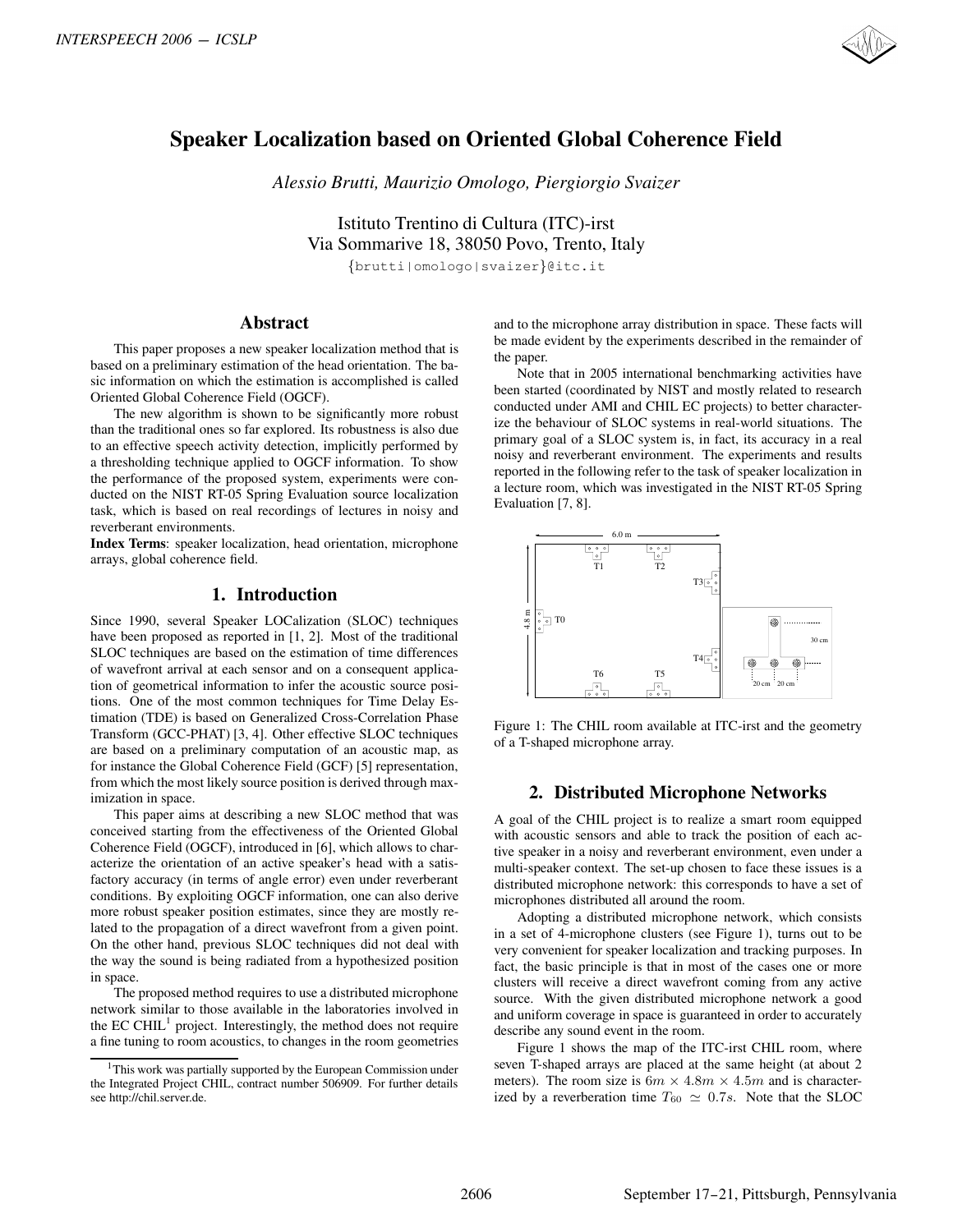

experiments described in the following of this paper were conducted on data acquired in the Karlsruhe University CHIL room whose size is  $5.9m \times 7.1m \times 3m$  while the reverberation time is  $T_{60} \simeq 0.45s$ . Figure 1 also shows the geometry of a T-shaped array: this geometry was chosen to determine both azimuth and elarray: this geometry was chosen to determine both azimuth and elevation angles; merging information from different arrays allows to obtain a source localization in terms of  $(x, y, z)$  coordinates [8].

### **3. Global Coherence Field**

The GCF is a function defined over all the possible sound source locations inside a given room, and expresses the plausibility that an active sound source is present at specific coordinates. The overall plausibility is obtained by summing partial contributions from a set of microphone pairs distributed in the room. Each contribution is obtained as a measure of the coherence between microphone pair signals realigned according to the time delay that would be observed when a source is really at the considered coordinates. This approach is similar to the steered beamformer locator [1], but the average coherence is here maximized rather than the power of a beamformer. The Coherence Measure (CM) used to calculate the GCF is based on the Crosspower Spectrum Phase (CSP) [4], which corresponds to GCC-PHAT [3].

Denoting with  $s_{l_1}(n)$  and  $s_{l_2}(n)$  the discrete time signals acquired by microphones  $l_1$  and  $l_2$ , the CSP is defined as:

$$
C_l(t,d) = DFT^{-1} \left\{ \frac{DFT(s_{l_1}(n)) \cdot DFT^*(s_{l_2}(n))}{|DFT(s_{l_1}(n))| \cdot |DFT(s_{l_2}(n))|} \right\}
$$
(1)

where  $d$  denotes the time lag.

In particular, as shown in [9], a CSP-CM function  $C_l(t_0, \tau)$ , computed for an interval centered at time instant  $t_0$ , has a peak at the delay  $\tau = \delta_l$  determined by the direction of wavefront arrival, and it has lower values elsewhere.

In the ideal situation a maximum of GCF is obtained as the sum of the CSP peaks only for the actual coordinates of the active source.

#### **3.1. GCF Computation**

Let us consider a set of L microphone pairs  $\Omega_l$  ( $l = 0..L - 1$ ) and denote with  $\delta_l(S)$  the theoretical delay for the microphone pair  $\Omega_l$  if the source is at position  $S = (x_s, y_s, z_s)$ . Once the CM  $C_l(t, \delta_l(S))$  has been computed at instant t, for each microphone pair, the GCF is expressed as:

$$
GCF(t, S) = \frac{1}{L} \sum_{l=0}^{L-1} C_l(t, \delta_l(S))
$$
 (2)

Figure 2 shows an example of GCF restricted to a plane  $(x, y)$ , and represented by means of gray levels, for data acquired in a real room. The brightest spot in the center of the room corresponds to a maximum of GCF identifying the active speaker.

It can be observed that the maximum peak mainly benefits from the CSP contributions of few microphone pairs. Brighter lines (actually hyperbolic curves) depart from them and represent the loci of potential source locations related to the "directional coherence" observed by the microphone pairs. Other less bright curves and areas in Figure 2 account for the effects of reflections and reverberation inside the room.

In general, as a talker is a quite directional source, only a limited number of microphone pairs receive mainly direct wavefronts,



Figure 2: CSP-based 2-dimensional GCF computed in the CHIL room available at ITC-irst. GCF magnitude is represented by gray levels. The brightest spot corresponds to the speaker position.

whereas for the other ones reflections are prevalent. This observation leads to consider that an analysis of the GCF helps to obtain clues about head orientation. The study of the "shape" of the GCF around a given point brings to introduce the concept of Oriented GCF.

## **4. Oriented Global Coherence Field**

Assume that the sensor set up consists of  $L$  T-shaped arrays distributed in the room and that one microphone pair per array will be used in the following. Then consider the generic potential source location  $S$  and orientation  $O<sub>s</sub>$  chosen from a set of  $N$  predefined possible orientations  $j$  ( $j = 0..N - 1$ ). The Oriented Global Coherence Field is a function of position  $S$  and orientation  $j$  which represents the plausibility that a talker is at that position and his/her head is aimed according to the considered orientation. The computation of OGCF proceeds from a set of CSP functions as described in the following.

Let us consider a circle  $C$ , centered at  $S$  and having radius  $r$ , and N points  $P_i$  on C, which correspond to N possible orientations (see Figure 3). Consider now the intersections  $Q_l$  between  $C$ and the lines from S to each microphone pair  $\Omega_l$ .

For a given explored direction  $j$ , the set of CSP functions  $C_l(t, \delta_l(Q_l))$  is considered, where l identifies each microphone pair  $\Omega_l$  and point  $Q_l$ . OGCF at S is derived as a weighted sum of those values:

$$
OGCF_j(t, S) = \sum_{l=0}^{L-1} C_l(t, \delta_l(Q_l)) w(\theta_{lj})
$$
\n(3)

where  $w(\theta_{lj})$  is a weight computed from a gaussian function:

$$
w(\theta) = \frac{1}{\sqrt{2\pi}\sigma} e^{-\frac{\theta^2}{2\sigma^2}} \tag{4}
$$

and  $\theta_{lj} \in [-\pi, \pi]$  is the angle between the line passing through S and  $P_j$  and the line from S to  $Q_l$ .

As a result, the weights  $w(\theta_{lj})$  related to the orientation j will emphasize the contributions of CSP in points  $Q_l$  closer to  $P_j$  (i.e. the direction j) and give less importance to the contributions corresponding to other directions. The orientation  $j$  for which  $OGCF<sub>i</sub>(t, S)$  is maximum is then assumed to indicate the sound source orientation.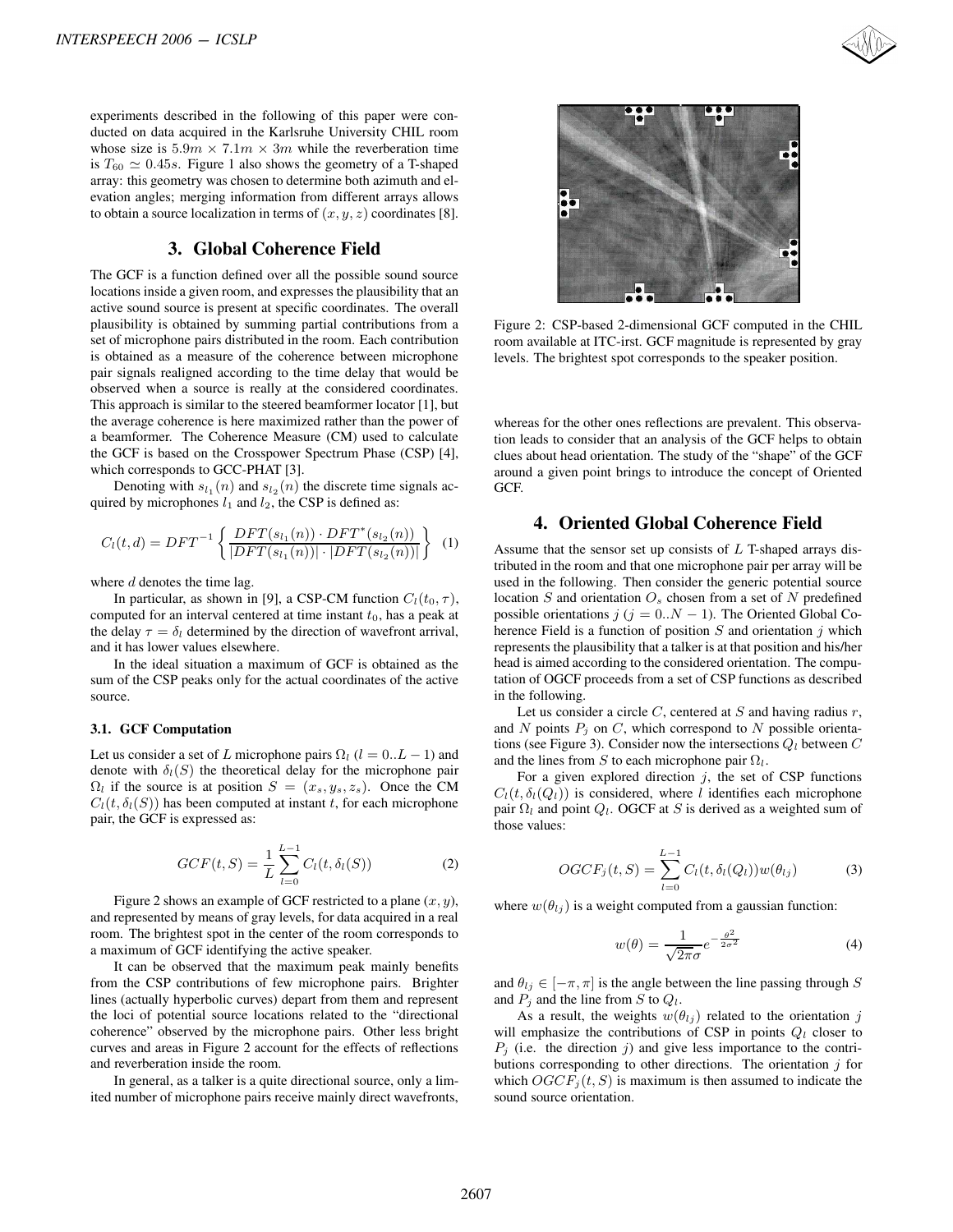

Figure 3: Graphical representation of the orientation estimation scheme described in Sec.4. In this case 6 microphone pairs are available and 4 possible orientations are investigated.

Once defined the number of microphone pairs  $L$ , and the number  $N$  of possible orientations the described procedure still depends on the values chosen for the parameters r and  $\sigma$ . These may depend on the microphone configuration and on the acoustics of the room and can be optimized empirically. In the SLOC experiments described in the following, we used  $r = 5cm$  and  $\sigma = 1.7$ and  $N = 32$  according to preliminary tuning experiments carried out in the ITC-irst CHIL room [6].

Note that the OGCF can be extended to a 3D spatial domain by considering both elevation and azimuth angles instead of a single orientation angle.

## **5. OGCF based source localization**

Information about talker's head orientation can be advantageously exploited to improve the accuracy of a source localization algorithm. While the GCF based algorithm maximizes the sum of CSP values from all the microphone pairs, uniformly weighted since no information is a priori available about the source orientation, it would be more profitable to give more emphasis to contributions of the microphone pairs receiving direct wavefronts and less emphasis to those collecting mostly reflections.

This is exactly what the OGCF based localization does, given the hypothesized source position for all the possible orientations. Instead of performing two separated steps for estimating source *position* (based on GCF) and *orientation* (based on OGCF), the idea here is to perform directly an analysis of the OGCF extended to all the possible source positions, in order to find the joint optimal solution for both the quantities.

Hence, the proposed localization algorithm consists of two steps:

1. the source position is estimated on a plane  $(x, y)$  by maximizing the OGCF function for all possible angles:

$$
(\hat{x}, \hat{y}) = \arg \max_{(x, y, j)} = OGCF_j(x, y) \tag{5}
$$

2. given the resulting 2D localization, the z coordinate is derived with a TDE approach using the vertical pair that provides the highest CSP value.

### **6. Experiments and Results**

Localization experiments were carried out to compare the new proposed OGCF based localization algorithm with two reference algorithms previously adopted for evaluation campaigns on speaker localization and tracking. For both the former algorithms some parameters (e.g. analysis window size) had been optimized and the following results refer to the best performance that were obtained.

The first method simply exploits TDE between the signals of two orthogonal microphone pairs and derives the source position by means of triangulation in two steps: first on a  $(x, y)$  plane using horizontal microphone pairs and then for the vertical coordinate z by means of vertical pairs. The second method is based on the maximization of the GCF function computed on a  $(x, y)$  plane. Then, as for the OGCF approach, the  $z$  coordinate is determined in a separate step by means of the most reliable delay estimate. Further details on the two reference methods can be found in [8].

The basic metric to evaluate SLOC methods is the *localization error* that is the euclidean distance between the coordinates delivered by the localization system and the reference coordinates. An error is classified as *fine* if it is lower than 50*cm*; otherwise it is classified as *gross*. Given this metric, the comparison between the SLOC algorithms is carried out in terms of [8, 10]:

- Output rate: average number of localizations produced per second;
- False Alarm (FA) rate: percentage of frames for which the algorithm produces a localization output even if nobody is speaking;
- Deletion rate: percentage of frames for which the system does not produce any localization hypothesis even if there is an active speaker;
- Localization rate: percentage of fine errors with respect to all the localization outputs;
- RMSE: overall root mean square error;
- fine RMSE: root mean square error computed only on fine errors;
- Bias: single coordinate average error.

For all the systems a postprocessing was applied in order to select the most reliable frames, based on the amplitude of the peaks of either the CSP, or the GCF or the OGCF functions exceeding predefined thresholds. This step acts as a sort of Speaker Activity Detection (SAD) and has the purpose of properly balancing performance with a trade off between FA rate and Deletion rate.

The real data of the NIST RT-05 Spring Evaluation database for speaker localization was adopted to test the given methods. It includes excerpts from 13 real lectures held at the CHIL room of Karlsruhe University, acquired by means of 4 T-shaped arrays, and manually annotated to obtain speech boundaries as well as reference speaker coordinates.

Table 1 reports on results obtained with the three given algorithms, considering different SAD thresholds for GCF and OGCF.

As first comment, one can notice that the chosen SAD threshold values have a direct effect on performance reported on Table 1. Consider that the two thresholds for GCF or OGCF can not be compared one each other due to different ranges assumed by the two functions.

In practice, when the SAD threshold increases the output rate and the FA rate decrease, which leads to a less reactive but quite robust system. For high values of the SAD threshold, localization